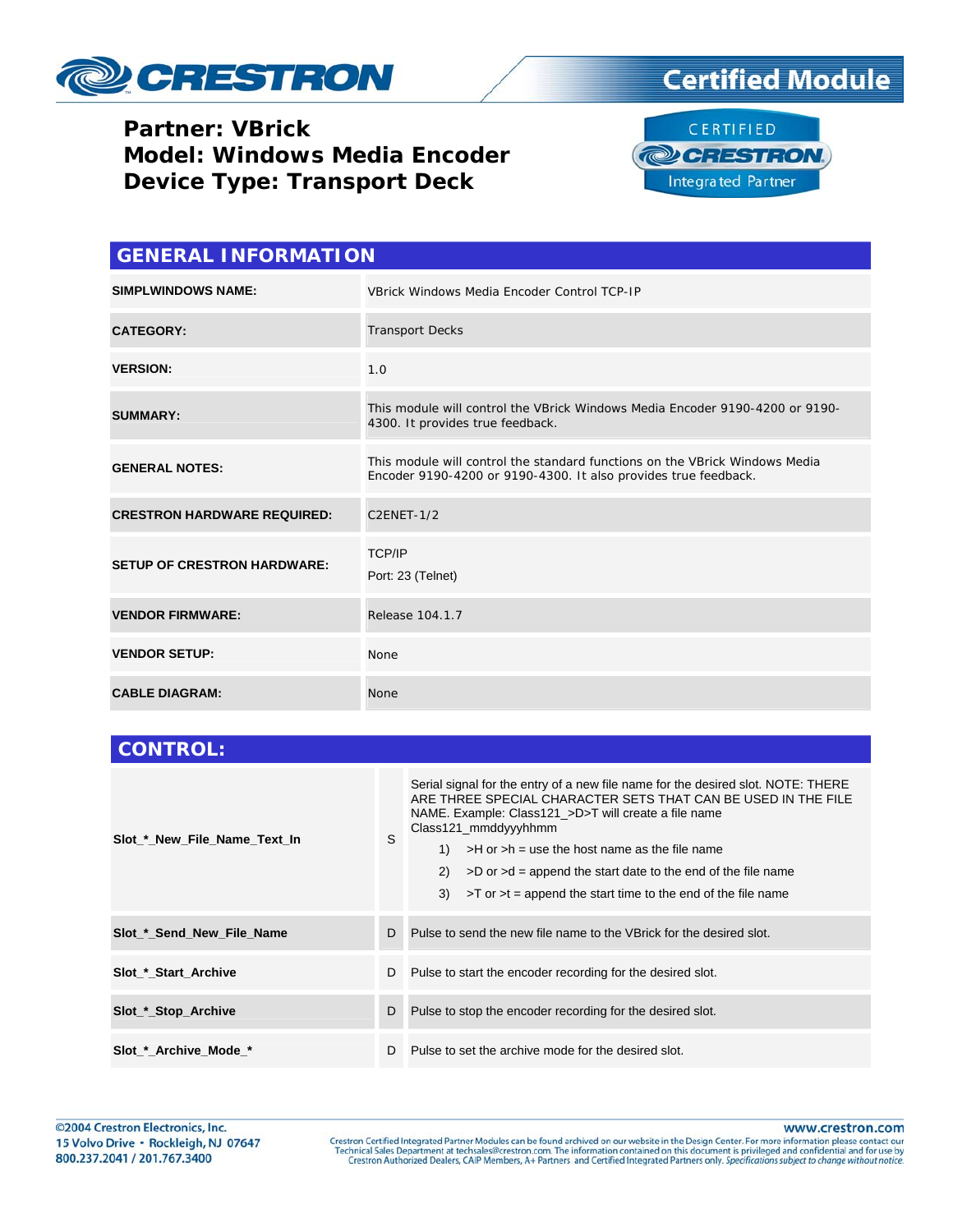# **CRESTRON**

### **Partner: VBrick Model: Windows Media Encoder Device Type: Transport Deck**



**Certified Module** 

| Slot_*_Video_Input_*                    | D | Pulse to select the video input for the desired slot.                                |
|-----------------------------------------|---|--------------------------------------------------------------------------------------|
| Slot_*_Audio_Input_*                    | D | Pulse to select the audio input for the desired slot.                                |
| Slot_*_Archive_IR_Enable/Disable/Toggle | D | Pulse to enable and disable IR control for the desired slot.                         |
| Slot_*_Destination_IP_Address_Text_In   | S | Serial signal for entry of the destination IP address for the desired slot.          |
| Slot_*_Send_IP_Address                  | D | Pulse to send the new destination IP address for the desired slot.                   |
| Slot_*_Destination_Host_Name_Text_In    | S | Serial signal for entry of the destination IP host name for the desired slot.        |
| Slot_*_Send_Host_Name                   | D | Pulse to send the new destination host name for the desired slot.                    |
| Slot_*_Destination_Port_Number_Text_In  | S | Serial signal for entry of the destination IP port number name for the desired slot. |
| Slot * Send IP Address                  | D | Pulse to send the new destination IP port number for the desired slot.               |
| Slot_*_Destination_Type_*               | D | Pulse to select the destination type for the desired slot.                           |
| Slot * Poll Enable                      | D | Hold high to enable polling for the desired slots.                                   |
| TCP/IP>>Connect-F                       | D | Signal to be routed from the Connect-F output on a TCP/IP Client symbol.             |
| TCP/IP>>Status                          | A | Analog signal to be routed from the status output on a TCP/IP Client symbol.         |
| From Device\$                           | S | Serial signal to be routed from the RX\$ output on a TCP/IP Client symbol.           |

| <b>IPARAMETER:</b> |   |                                                                                                                                       |
|--------------------|---|---------------------------------------------------------------------------------------------------------------------------------------|
| <b>Port Number</b> | P | Port number. NOTE: IS ONLY FOR SYSTEM BUILDER USE. THIS TELLS SYSTEM BUILDER WHAT PORT NUMBER TO ENTER INTO THE TCP/IP CLIENT SYMBOL. |
|                    |   |                                                                                                                                       |
| <b>FEEDBACK:</b>   |   |                                                                                                                                       |

| Slot * Current File Name Text  | S. | Serial signal indicating the current file or the new file name being entered for he<br>desired slot. |
|--------------------------------|----|------------------------------------------------------------------------------------------------------|
| Slot_*_Archvie_Started/Stopped | D. | High to indicate the current archive state for the desired slot.                                     |
| Slot * Archive Mode is *       |    | D High to indicate the current archive mode for the desired slot.                                    |
| Slot *_Video_Input_is_*        | D  | High to indicate the currently selected video input for the desired slot.                            |

©2004 Crestron Electronics, Inc. 15 Volvo Drive · Rockleigh, NJ 07647 800.237.2041 / 201.767.3400

www.crestron.com

Crestron Certified Integrated Partner Modules can be found archived on our website in the Design Center. For more information please contact our Technical Sales Department at techsales@crestron.com. The information contain